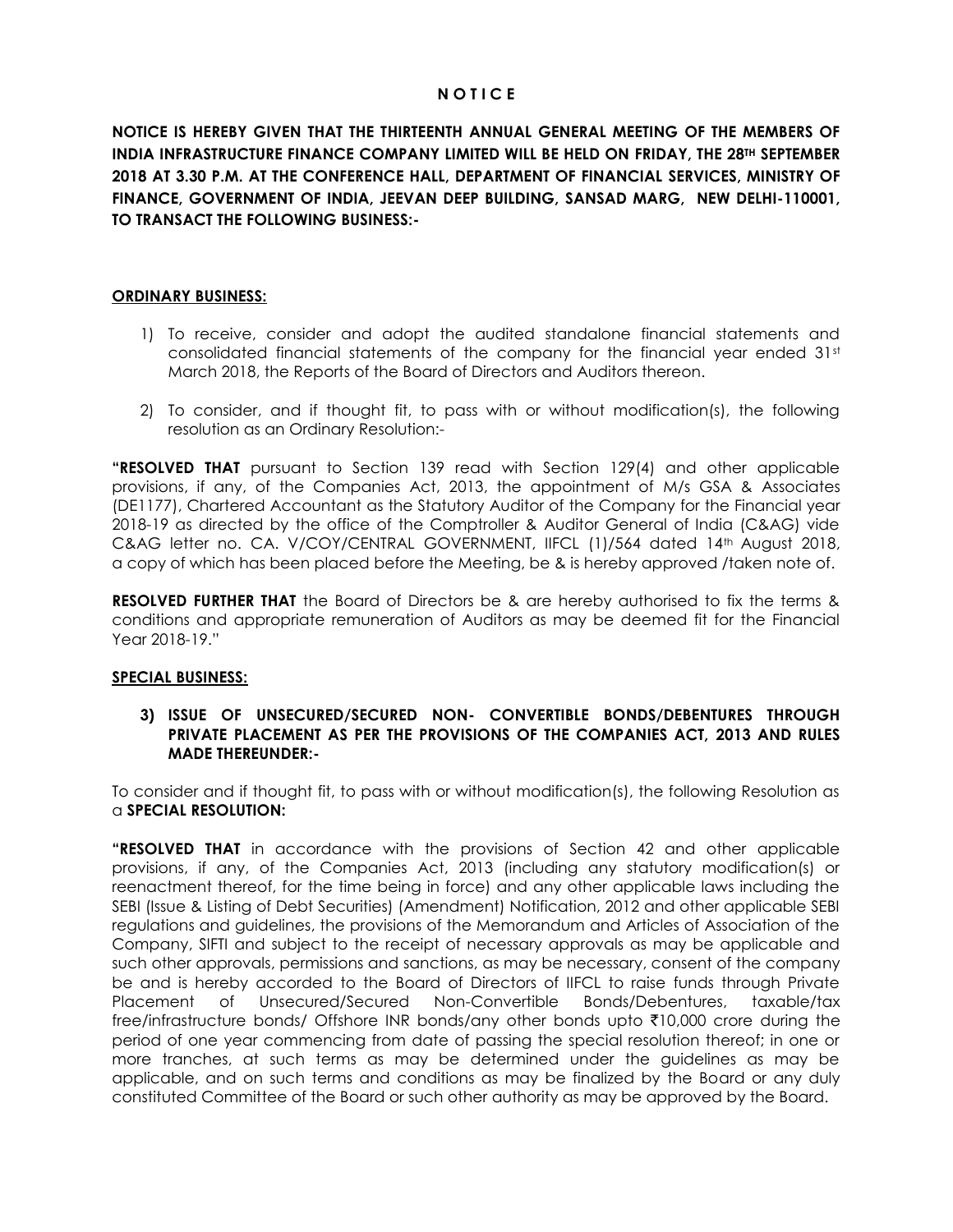**RESOLVED FURTHER THAT** for the purpose of giving effect to Private Placement of unsecured/secured nonconvertible bonds/debentures, as mentioned above, the Board of Directors of the Company (the "Board") or any duly constituted Committee of the Board or such other authority as approved by the Board, be and is hereby authorized to determine the terms of the Issue, including the size, class of investors to whom the bonds/debentures are to be allotted, the number of bonds/debentures to be allotted in each tranche, issue price, tenor, interest rate, premium/discount to the then prevailing market price, amount of issue, discount to issue price to a class of bond/debenture holders, listing, issuing any declaration / undertaking etc. required to be included in the Private Placement Offer Letter and any other regulatory requirement for the time being in force."

> By Order of the Board of Directors **FOR INDIA INFRASTRUCTURE FINANCE COMPANY LIMITED**

> > **Manjari Mishra Company Secretary (Membership No. F6204)**

Place**: New Delhi** Date**: 27th September 2018**

# **REGISTERED OFFICE**

8th Floor, HT House, 18 & 20 Kasturba Gandhi Marg, New Delhi-110001